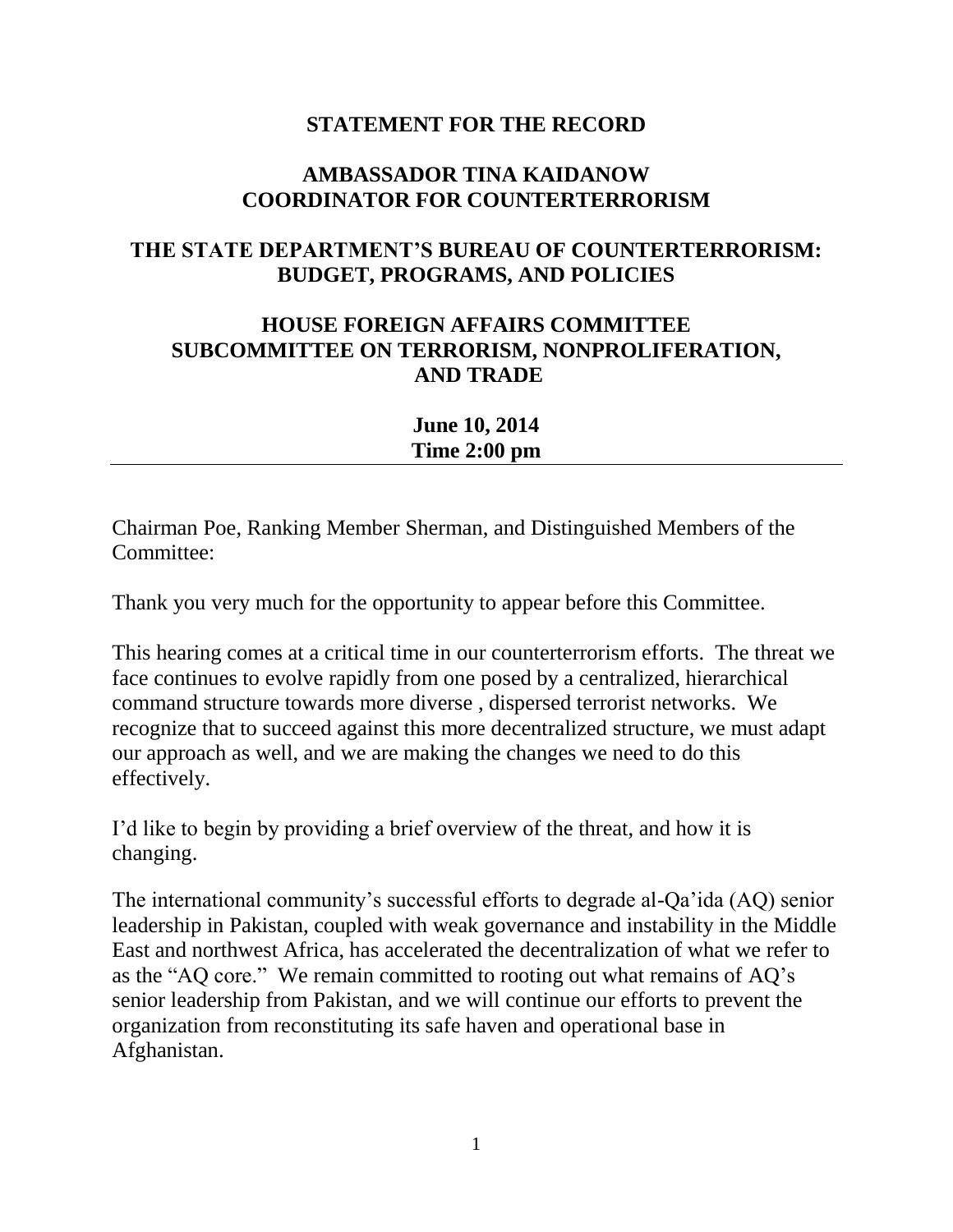The increased isolation of AQ's senior leadership has led the group's affiliates in other countries to become more operationally autonomous from AQ core and increasingly focused on local and regional objectives. The past several years have seen the emergence of a more aggressive set of AQ affiliates and like-minded groups, most notably in Yemen, Syria, Iraq, northwest Africa, and Somalia.

In the last week of May alone, we saw terrorist attacks by AQ and others in Djibouti, Kenya, and Nigeria. This is in addition to the kidnapping of over 250 girls from the school in Chibok, Nigeria, which recently focused the world's attention on Boko Haram. Also in late May, al-Qa'ida in the Arabian Peninsula, one of the most active AQ affiliates, responded to an offensive by the Government of Yemen with a series of hit-and-run attacks across the country.

These incidents continue a trend we have seen during the last year of increasingly violent attacks by AQ affiliates against civilian targets ranging from religious pilgrims in Iraq to hospital staff and convalescing patients in Yemen, and families at a shopping mall in Kenya. Additionally, numerous violent extremist actors and organizations have been able to establish a presence across broad sections of Libya, with the threat that these areas could turn into established safe havens from which AQ and affiliated organizations can move weapons and personnel, and plan for and conduct attacks.

Another concerning trend that will affect the CT landscape for years to come is that of foreign fighters who are traveling to Syria. Syria continues to be a major battleground for terrorism and remains a key area of longer-term concern. The conflict is attracting thousands of fighters from around the world, particularly from North Africa, the Gulf, Central Asia, and Europe, who are traveling there to join the fight against the Asad regime, with some joining violent Islamist extremist groups. We and a number of our partners overseas are concerned that citizens who obtain battlefield experience in Syria will bring back violent extremist connections and battlefield experience when they return home.

Al-Qa'ida, its affiliates, and other like-minded groups are not the only terrorist threats we face. Iran's state sponsorship of terrorism and Lebanese Hizballah's (LH) activities are also of significant concern. Interdictions in the past year have disrupted Iranian attempts to smuggle arms and explosives to Syria, Yemen, and Shia opposition groups in Bahrain. Most recently, in March of this year, Israel interdicted the Klos C, an Iranian cargo ship smuggling advanced rockets and other weapons to Sudan, likely destined for Palestinian militants in Gaza. Iran's Islamic Revolutionary Guard Corps, LH, and Iraqi Shia militant and terrorist groups have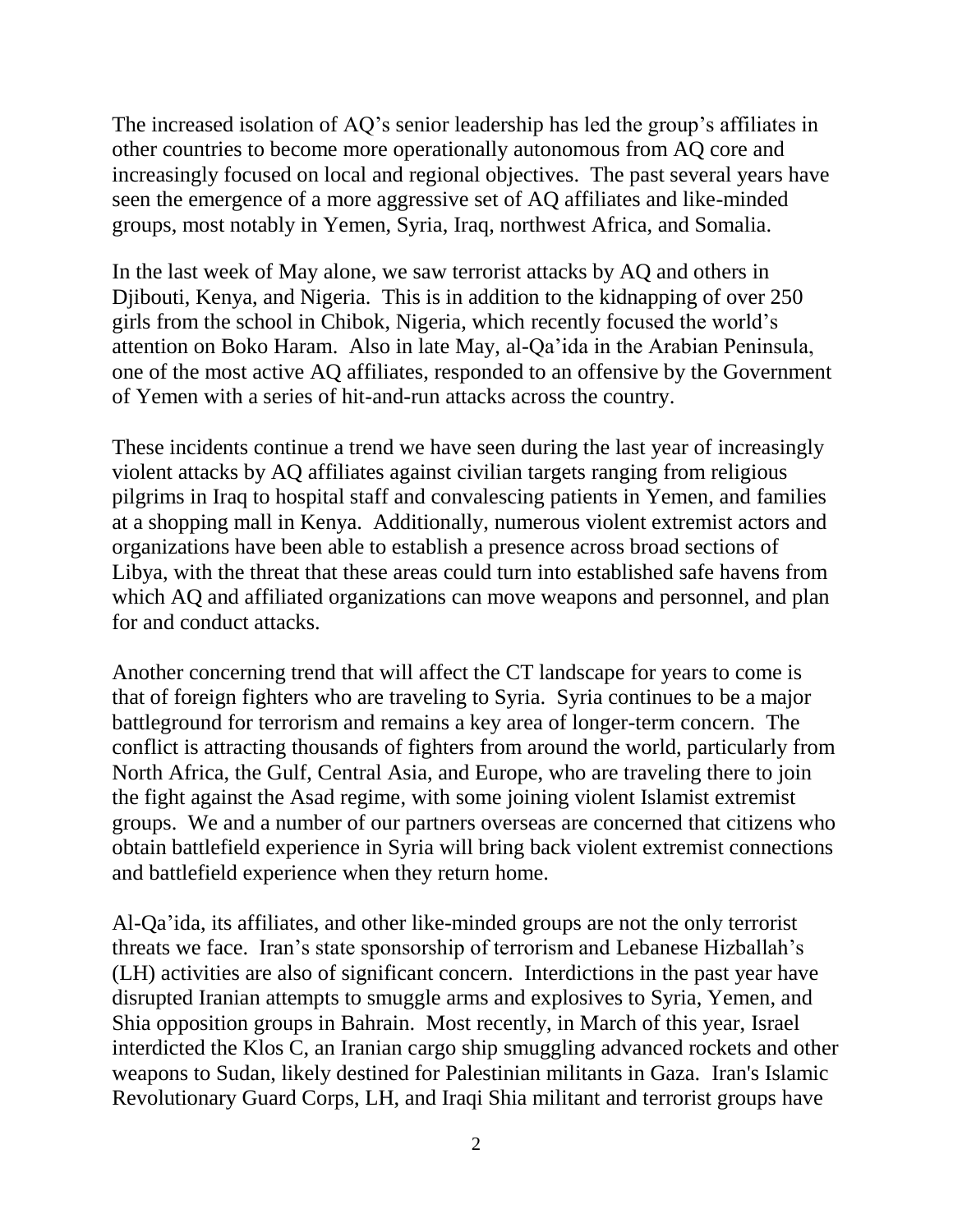all provided a broad range of critical support to the Asad regime since the start of the conflict. Even as we continue efforts to resolve our concerns over Iran's nuclear program through diplomacy, we continue to counter Iranian support for terrorism – in coordination with our partners and allies – and make clear to Iran's leaders that its government's sponsorship of illicit and destabilizing actions are unacceptable to the international community. Further, we continue to work with our partners to expose and counter LH's activities around the world, including its terrorist activities and its intervention in Syria, which contravenes Lebanon's stated policy of disassociation.

To meet the challenges posed by these evolving threats, we must redouble our efforts where we have been successful and innovate in areas where we can do more. As President Obama articulated in his recent West Point speech on May 28, we are prioritizing the development of key counterterrorism partnerships across the globe, so that the counterterrorism burden does not fall on the United States alone.

Leveraging partnerships is absolutely vital to the success of our counterterrorism efforts. The response of the African Union Mission to Somalia to the instability in Somalia is an example of this approach – troops from Uganda, Burundi, Kenya, Djibouti, Sierra Leone, and Ethiopia have, working together and with our support, made a measurable difference in challenging AQ-affiliate al-Shabaab. Regional assistance from the Gulf Cooperation Council states, as well as strong bilateral assistance by the United States, has been essential in helping the Government of Yemen in its efforts to roll back al-Qa'ida in the Arabian Peninsula, known as AQAP. In northwest Africa, al-Qa'ida in the Islamic Maghreb and its offshoot al-Murabitun have been temporarily degraded following losses inflicted by France, Chad, and other African partners in northern Mali. However, small-scale attacks continue in northern Algeria and northern Mali, and the groups are leveraging the lack of governance and abundant terrorist networks in Libya to regroup. The groups also probably are positioning for a resurgence in Mali as the French drawndown troops from Operation Serval.

The broader counterterrorism approach articulated by the President includes training, building capacity, and facilitating partner countries on the front lines. The United States needs law enforcement partners around the world that have the capability to manage security challenges within their borders, defend against threats to national and regional stability, and deter terrorist operations across borders. Counterterrorism and rule of law goals are closely aligned and reinforce one another. Our goal is to increase the ability of partners to address threats to public security by improving security sector capabilities, reforming the justice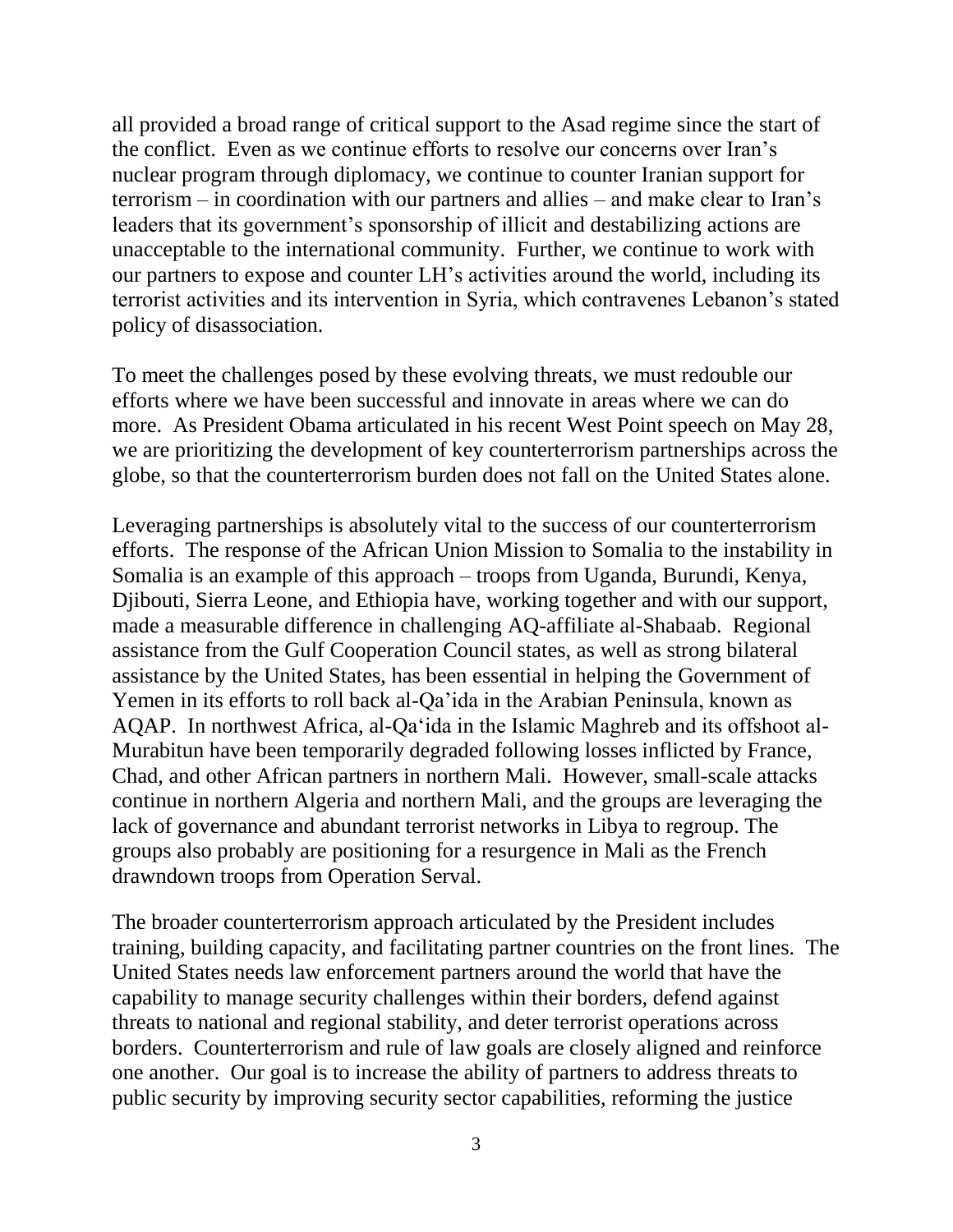sector, strengthening regional linkages, facilitating compliance with international standards, and connecting these efforts to existing multilateral initiatives and forums. To meet this goal, we assist countries as they develop law enforcement and legal institutions capable of tracking, apprehending, prosecuting, and incarcerating terrorists, while at the same time respecting human rights and securing borders.

In his West Point speech, the President announced that he would seek Congressional support for a Counterterrorism Partnerships Fund (CTPF) designed to provide the flexibility and resources required to respond to emerging needs as terrorist threats around the world continue to evolve. The aim is to pursue a more sustainable and effective approach to combating terrorism that focuses – as I have already elaborated – on empowering and enabling partners facing terrorist threats.

Before I outline our priorities for 2015 funding, I would like to note that we are strongly committed to improving the monitoring and evaluation of CT activities and have made important strides to manage for results as effectively as possible. In FY 2013, the Counterterrorism Bureau at the State Department established a Monitoring and Evaluation (M&E) team to expand our Results-Based Management approach to CT programs.

Let me turn to priorities for 2015 funding.

#### Building Partner Capacity

Increasing the ability of our partners to address terrorist threats within their borders and regions is crucial. Building partner capacity in law enforcement, countering terrorism finance, and travel interdiction programs is at the heart of our civilian counterterrorism efforts.

Though our Antiterrorism Assistance (ATA) program, implemented through the State Department's Bureau of Diplomatic Security, we help partner nations build capacity across a wide spectrum of counterterrorism law enforcement skills, offering courses, consultations, training, and equipment relevant to investigations, border security, protection of critical targets, leadership and management, regional coordination and cooperation, critical incident management, and cyber security. ATA is central to our capacity building effort, and it is by far the largest program CT manages as the U.S. government's primary tool for promoting effective counterterrorism partnerships in the law enforcement realm. As terrorist networks continue to adjust their tactics and strategies, ATA will continue to adapt and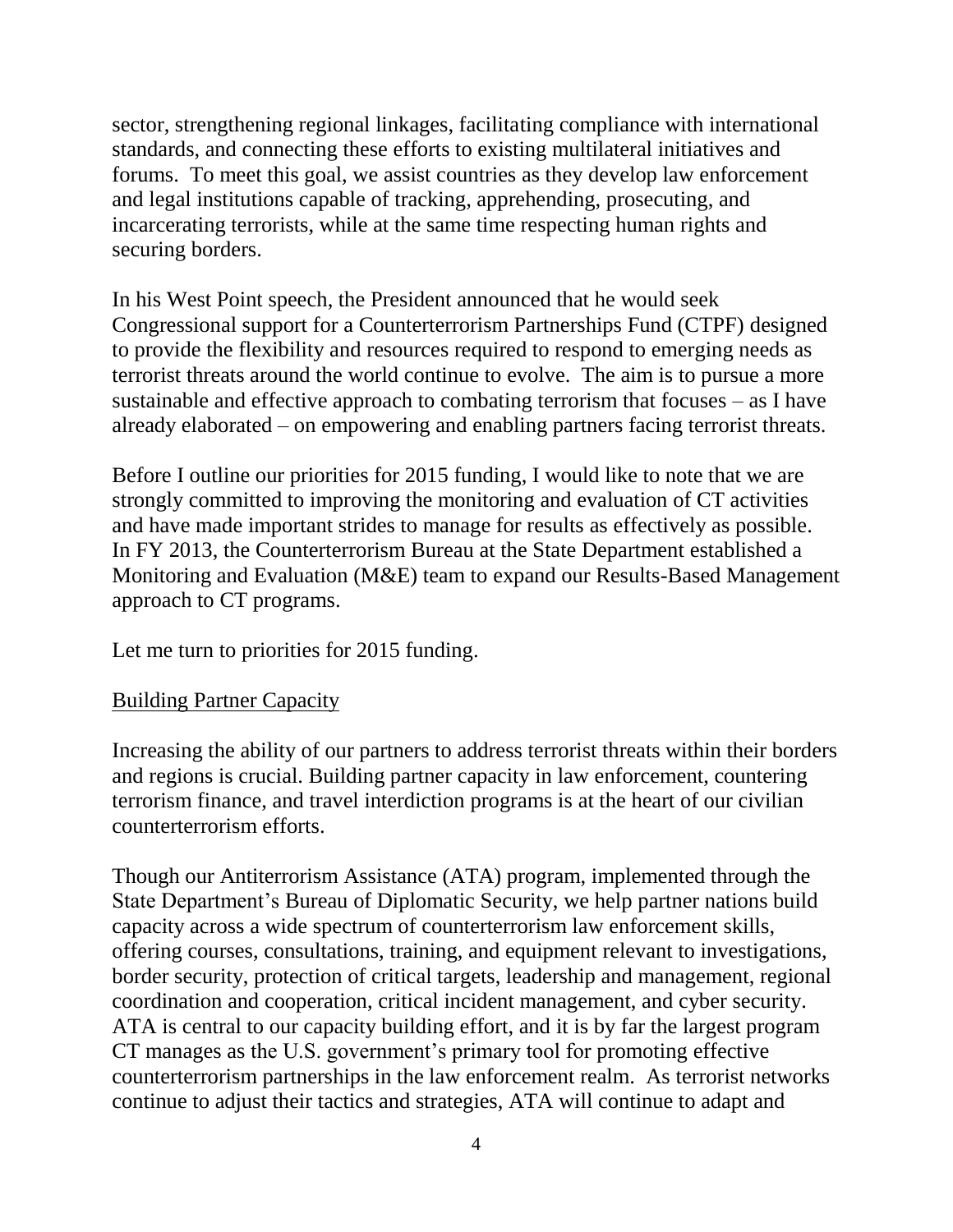refine its training initiatives to meet evolving threats. We have seen our investments pay off in places like Jordan, Nigeria, and Lebanon, among many others. In Lebanon, for example, an ATA-trained Explosive Ordnance Disposal unit worked quickly and effectively to gather evidence, sweep, sketch, and secure the crime scene following the 2012 car bombing that killed Brigadier General Wissam al-Hasan, the Commander of the Internal Security Forces (ISF). The unit's work has been hailed by both the FBI and Lebanese Attorney General as technically superior, and the evidence collected will be critical to prosecution efforts.

Denying terrorists access to money, resources, and support is also a vital component of our counterterrorism strategy. Through our efforts to counter the financing of terrorism, we assist our partners in disrupting financial flows as they build and strengthen effective legal frameworks and regulatory regimes; establish active and capable Financial Intelligence Units; strengthen the investigative skills of law enforcement entities; bolster prosecutorial and judicial development; and sustain designated training and technical assistance programs to build anti-money laundering and counterterrorist financing capacity. The Counterterrorist Finance program supports the placement of advisors such as Department of Justice Resident Legal Advisors (RLAs) and Department of Homeland Security mentors in key partner nations to advise host nation authorities and build the capacity of priority countries to detect, disrupt, and dismantle terrorist financing networks. Funds are targeted specifically at those countries whose financial systems are considered most vulnerable to exploitation by terrorist groups and their financiers. We presently have RLAs in Algeria, Kenya, Malta, Mauritania, Niger, Bangladesh, Panama, Turkey, and United Arab Emirates; we also have plans to place RLAs in Iraq, Senegal, and Ethiopia later this year.

Enhancing border security through terrorist travel interdiction is another priority. The Terrorist Interdiction Program provides 22 partner countries with the Personal Identification Secure Comparison and Evaluation System known as PISCES to identify, disrupt, and deter terrorist travel. In FY 2013, approximately 300,000 passengers per day were processed through PISCES systems around the world (a record for the program). A majority of Ports of Entry are now using upgraded biometric PISCES systems to process travelers for the first time. The increased use of biometrics has enabled PISCES partner countries to improve exponentially their ability to detect terrorists traveling under assumed identities with sophisticated false documentation.

#### Countering Violent Extremism (CVE)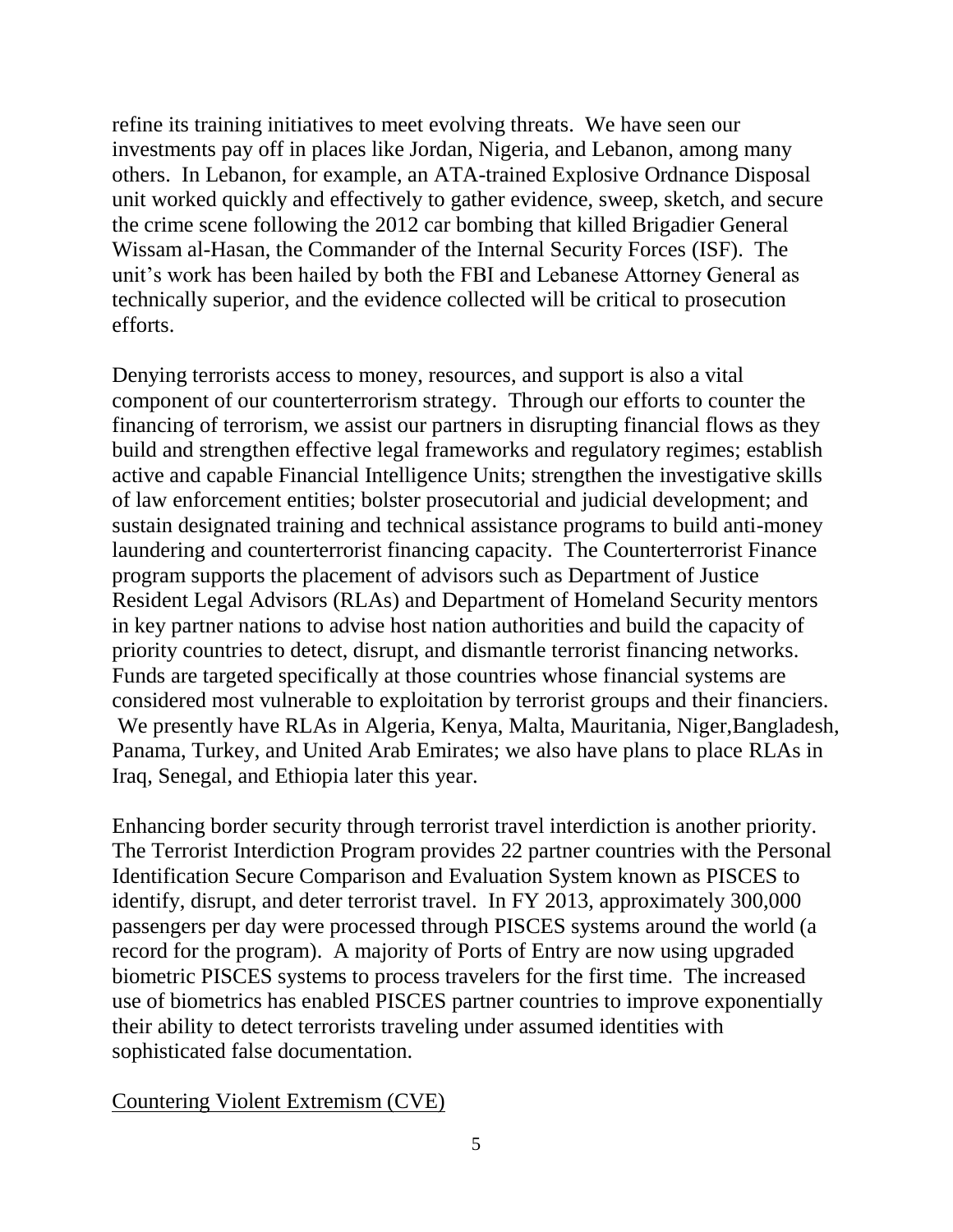CVE funding focuses on denying terrorist groups their most precious resource – new recruits – by reducing sympathy and support for violent extremism. Such efforts are a vital complement to our other CT work. They seek to build resilience against violent extremist narratives and support targeted counter-recruitment interventions for at-risk communities in priority countries. Our budget request will be used for purposes such as developing the connection between CVE and community-oriented policing; it will also support the rehabilitation and reintegration of incarcerated violent extremist offenders and broader prison counter-radicalization efforts. Other community-based interventions to reduce support violent extremist may be supported to amplify the impact of these efforts.

CVE programming requires knowledge of where at-risk populations are most susceptible to radicalization to violence. We ensure that our areas of focus overseas align with the areas of greatest risk by working with foreign partners and other U.S. government agencies, such as USAID, the intelligence community, and DoD, to identify hotspots of radicalization and to design relevant programming that counters drivers of extremism in those locales.

To counter terrorist propaganda, the CT Bureau helped establish the Center for Strategic Counterterrorism Communications (CSCC) in 2011, an interagency operation housed under the State Department's Office of the Under Secretary for Public Diplomacy and Public Affairs. CSCC counters terrorist propaganda in the social media environment on a daily basis, contesting space where AQ and its supporters formerly had free rein. In 2013, CSCC produced over 10,000 postings and 138 videos. CSCC also engages in a variety of projects directly supporting U.S. government communicators working with overseas audiences, as well as amplifying credible CVE voices and supporting local initiatives in critical parts of the Middle East and Africa, such as Yemen, Syria, Somalia, Mali, and Nigeria.

In addition to our own programming, we must also build the capacity of our partners to counter radicalization to violence on their own. In this vein, the CT Bureau is sponsoring an initiative that will help combat prison radicalization via the rehabilitation and reintegration of violent extremists, an effort led by the UN Interregional Crime and Justice Research Institute (UNICRI) and the International Center on Counterterrorism - The Hague (ICCT). This initiative provides a forum where policymakers, practitioners, independent experts, and multilateral organizations can share best practices. Through this initiative, countries can also request technical assistance from UNICRI in addressing issues of violent extremism within their prisons.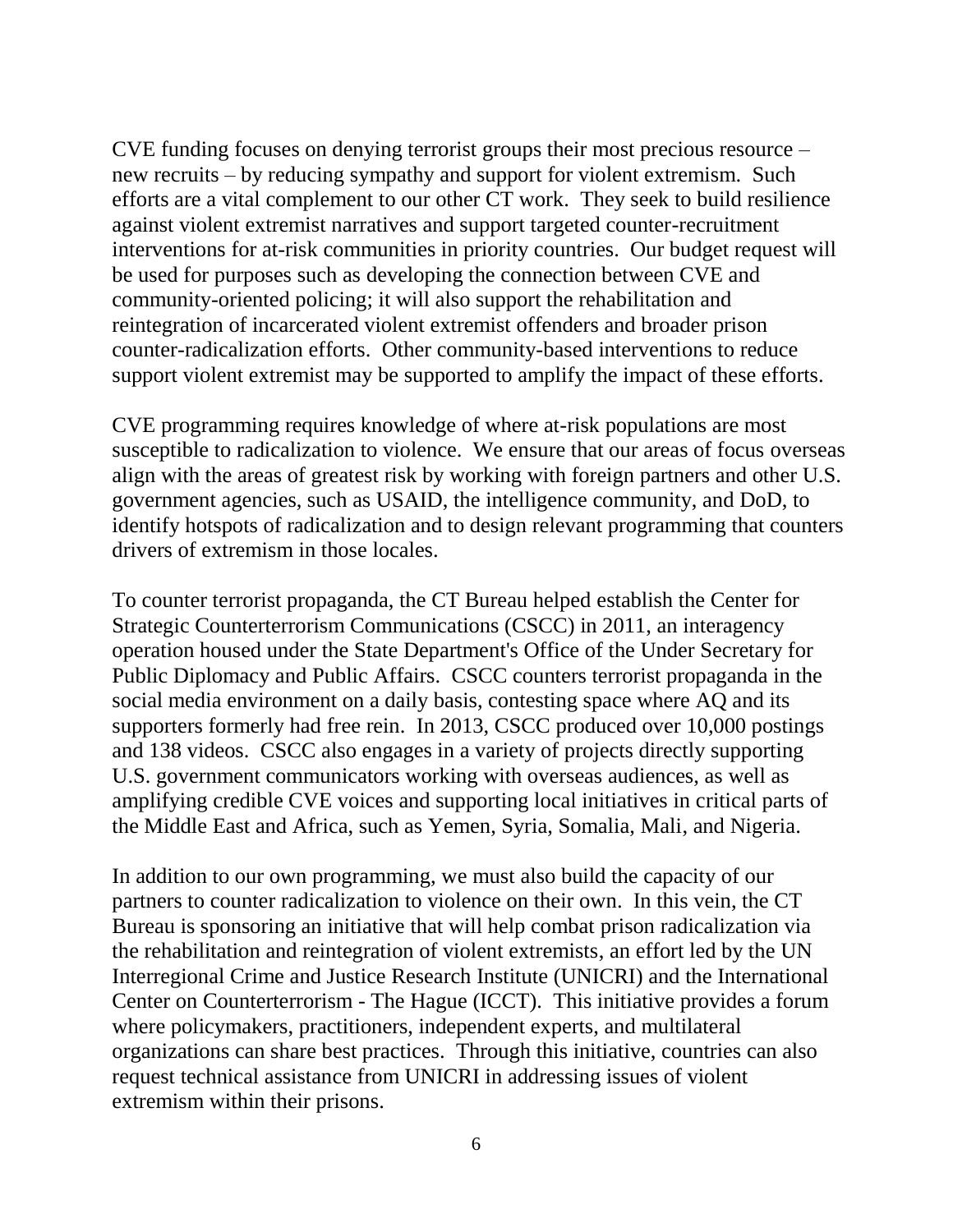# Counterterrorism Engagement funding

Counterterrorism Engagement (CTE) funding helps the United States strengthen political will for common counterterrorism objectives with our partners. It promotes U.S. engagement through the UN and other multilateral and regional organizations and encourages other donor nations to increase their engagement. CTE-funded activities have included such diverse projects as a partnership with the Asia-Pacific Economic Cooperation (APEC) forum on a program focused on countering attacks against mass transportation systems; the drafting of an OSCEdeveloped guide on protecting non-nuclear energy infrastructure from terrorist cyber-attacks; and development of an OAS-developed mobile cyber laboratory that is being used throughout the Western Hemisphere.

CT Engagement funding also supports activities of the multilateral Global Counterterrorism Forum, including for example the establishment of an International Institute for Justice and the Rule of Law in Malta, with its core mission of building the capacity of police, prosecutors, parliamentarians, judges, and prison officials to prevent and respond to terrorist activity. Another recently launched GCTF initiative is a Foreign Terrorist Fighters project led by the Netherlands and Morocco. Practitioners are meeting this spring and summer to develop good practices for addressing the entire spectrum of the foreign terrorist fighters problem, including law enforcement, countering violent extremism, and reintegration. Overall, working through the GCTF, we have mobilized over \$230 million from partners to support capacity-building efforts in priority regions.

#### Countering terrorist safe havens via the Regional Strategic Initiative

Denying terrorists safe havens – shrinking the space in which they operate – is a key element of our counterterrorism effort. The Regional Strategic Initiative was developed for this purpose. It fosters regional cooperation, deepens U.S. relationships with allies and partners, and helps them build regional capacity to stop terrorists who recognize no borders. To this end, the CT Bureau recently hosted a series of events on strengthening border security capabilities and cooperation in the Maghreb and the Sahel, where CT-related border security issues are pervasive. The events helped partner nations develop comprehensive approaches to border security in the region, specifically in the realm of crossborder hot pursuit of suspected terrorists and other criminals.